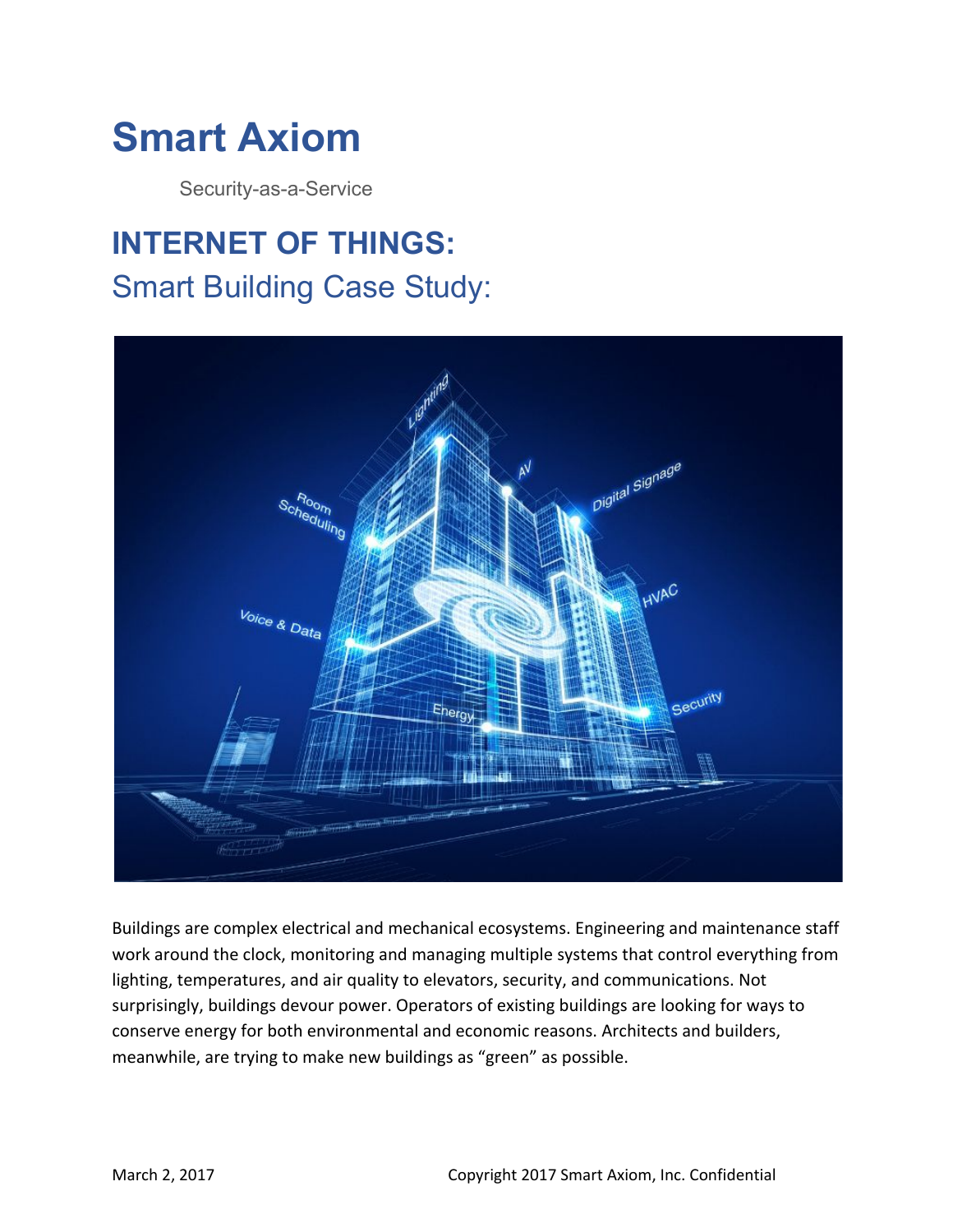Extending today's building automation through intelligence, security, modularity, and intuitive interfaces that allow autonomous operations, smart buildings and facilities have the potential to transform our living and work experiences. The Internet of Things (IoT) promises more opportunities for intelligent automation in the built environment, delivering such benefits as the following:

**Energy savings:** Integrated with the smart energy grid, smart buildings and homes represent a huge opportunity to reduce power consumption by businesses and families. Power providers can take advantage of efficiencies based on the schedules and usage patterns of building inhabitants. Smart power meters and appliances will communicate with intelligent power sources to help balance supply and demand. Green buildings, LEED certification, and net-zero energy consumption will become increasingly commonplace.

**Remote monitoring and control:** Building operators and residential consumers will be able to monitor utility consumption and control heating, lighting, safety, and security systems from offsite. For commercial buildings, that means being able to monitor multiple propertiesfrom a centralized property management location, communicate to onsite maintenance crews, and take control of systems in a fire or other emergency.

**Predictive maintenance:** Sensors in a building's mechanical components will alert engineers when a part needs attention, reducing the time and labor costs associated with routine inspections and preventive maintenance.

**Assisted living:** As our societies' demographics change, with populations aging and life spans extending, the modern building will need to support independent living at older ages. With sensors, controllers, and intelligence, smart buildings can provide telemedical solutions or other technical assistance for aging people, enabling true ambient assisted living.

## **Addressing Challenges**

**Security:** Connecting buildings and home via IoT raises security and data privacy, which are already rising in importance given increased vulnerabilities to attacks, espionage and data breaches, are driven by increased connectivity and data sharing. This requires a decentralized horizontal security approach at the device, operation and transport levels. Security must be integrated into every device from the initial design phase, through to the hardware and operating systems.